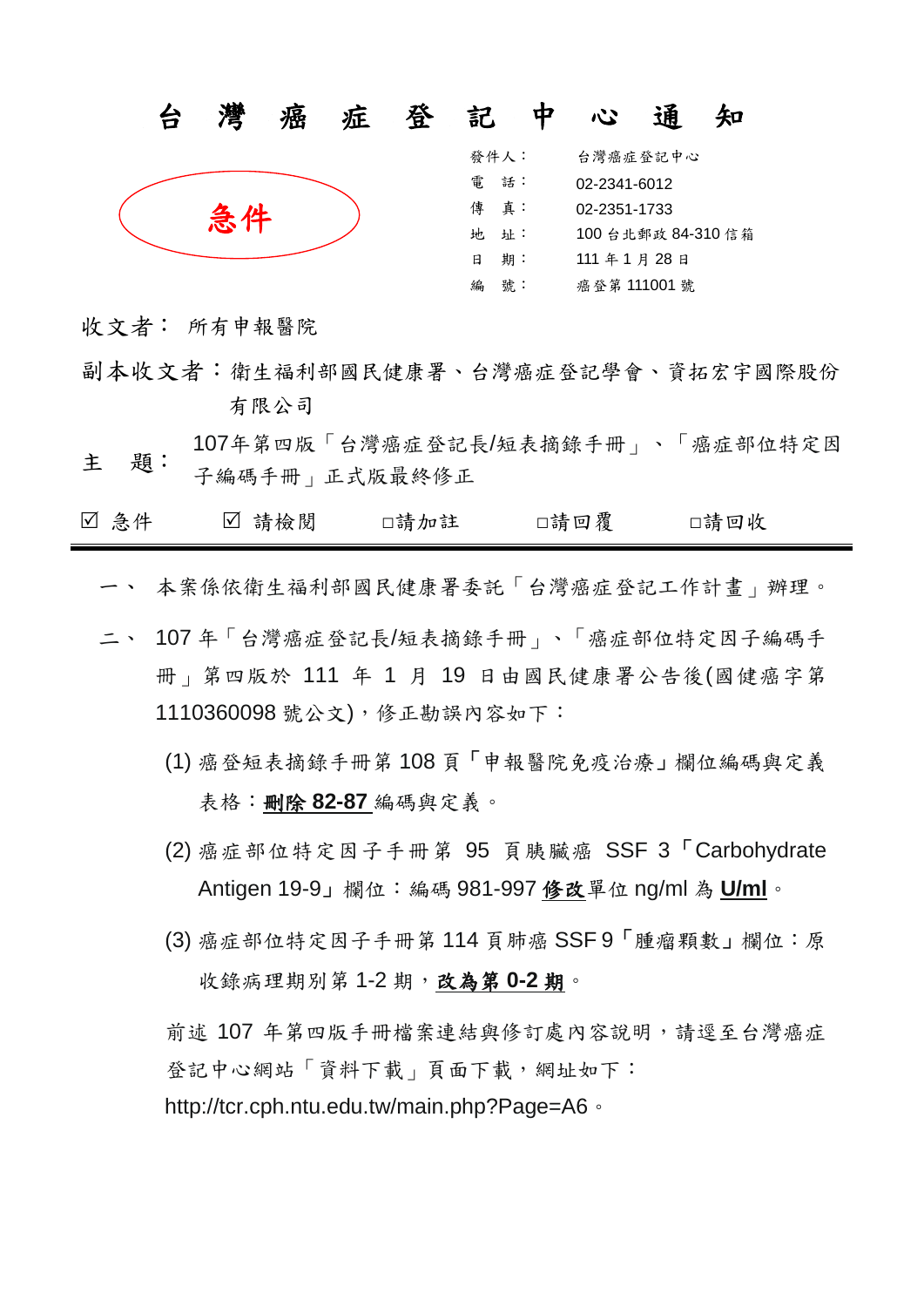三、 依據 WHO Classification of Tumours 第5版修訂,與美國 NAACCR 最 新公告 <https://www.naaccr.org/icdo3/> 比對彙整,更新最新病理組織型 態編碼表(詳見附件),適用於 2022 診斷年以後個案。

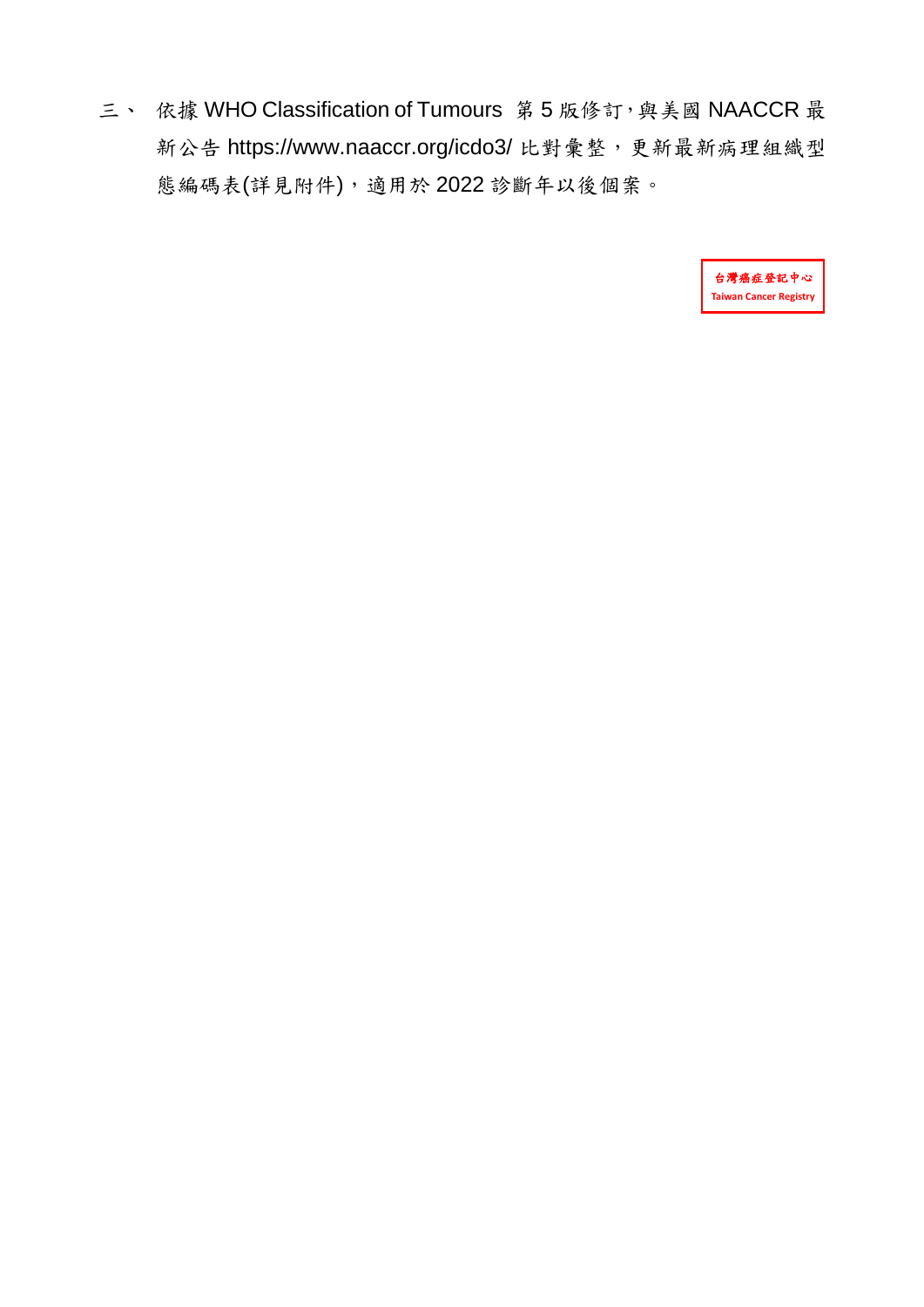## **附件 Updates to the International Classification of Diseases for Oncology, third edition (ICD-O-3) 2022.1.28 更新**

| <b>Status</b>              | ICD-O-3 | Term                                                                                                                                                                                                                                            |
|----------------------------|---------|-------------------------------------------------------------------------------------------------------------------------------------------------------------------------------------------------------------------------------------------------|
| New term                   | 8010/3  | Urachal carcinoma (C65.9, C66.9, C67., C68.)                                                                                                                                                                                                    |
| New term                   | 8013/3  | Combined large cell neuroendocrine carcinoma (C57.9)                                                                                                                                                                                            |
| New term                   | 8020/3  | Carcinoma, poorly differentiated, NOS (C51.)<br>Poorly differentiated urothelial carcinoma (C65.9, C66.9, C67., C68.)<br>Anaplastic thyroid carcinoma (C73.9)                                                                                   |
| New code and term          | 8023/3  | NUT carcinoma (C30.0, C31., C34., C37.9)                                                                                                                                                                                                        |
| New term                   | 8033/3  | Carcinoma with sarcomatoid component (C18., C19.9, C20.9)                                                                                                                                                                                       |
| New term                   | 8035/3  | Squamous cell carcinoma with osteoclast-like giant cells (C44.)                                                                                                                                                                                 |
| New term                   | 8041/3  | High-grade neuroendocrine carcinoma (C54., C55.9)                                                                                                                                                                                               |
| New term                   | 8041/3  | Neuroendocrine carcinoma, poorly differentiated (C50.)                                                                                                                                                                                          |
| New term                   | 8041/3  | Small cell carcinoma, pulmonary type (C56.9)                                                                                                                                                                                                    |
| New term                   | 8044/3  | Small cell carcinoma, hypercalcaemic type (C56.9)<br>Small cell carcinoma, large cell variant (C56.9)<br>Thoracic SMARCA4-deficient undifferentiated tumour (C34.)                                                                              |
| New term                   | 8045/3  | Combined small cell neuroendocrine carcinoma (C57.9)                                                                                                                                                                                            |
| New code and term          | 8054/3  | Warty carcinoma (C60.) [originally 8051/3]                                                                                                                                                                                                      |
| lNew code and term         | 8054/3  | Condylomatous carcinoma (C60.) [originally 8051/3]                                                                                                                                                                                              |
| New behavior code and term | 8071/2  | Differentiated-type vulvar intraepithelial neoplasia (C51.)<br>Differentiated exophytic vulvar intraepithelial lesion (C51.)<br>Vulvar acanthosis with altered differentiation (C51.)<br>Differentiated penile intraepithelial neoplasia (C60.) |
| New term                   | 8071/3  | Keratoacanthoma (C44., C69.0)                                                                                                                                                                                                                   |
| New term                   | 8074/3  | Pseudovascular squamous cell carcinoma (C44.)                                                                                                                                                                                                   |
| New term                   | 8077/2  | Penile intraepithelial neoplasia (C60.)                                                                                                                                                                                                         |
| New term                   | 8077/2  | Oral epithelial dysplasia, high grade (C00., C02., C03., C04., C05., C06.)                                                                                                                                                                      |
| New code and term          | 8085/3  | Squamous cell carcinoma, HPV-positive (C01.9, C02.4, C05.1, C05.2, C09., C10., C31.)<br>Squamous cell carcinoma, HPV-associated (C51., C52.9, C53.)                                                                                             |
| New code and term          | 8086/3  | Squamous cell carcinoma, HPV-negative (C01.9, C02.4, C05.1, C05.2, C09., C10., C31.)<br>Squamous cell carcinoma, HPV-independent (C51., C52.9, C53.)                                                                                            |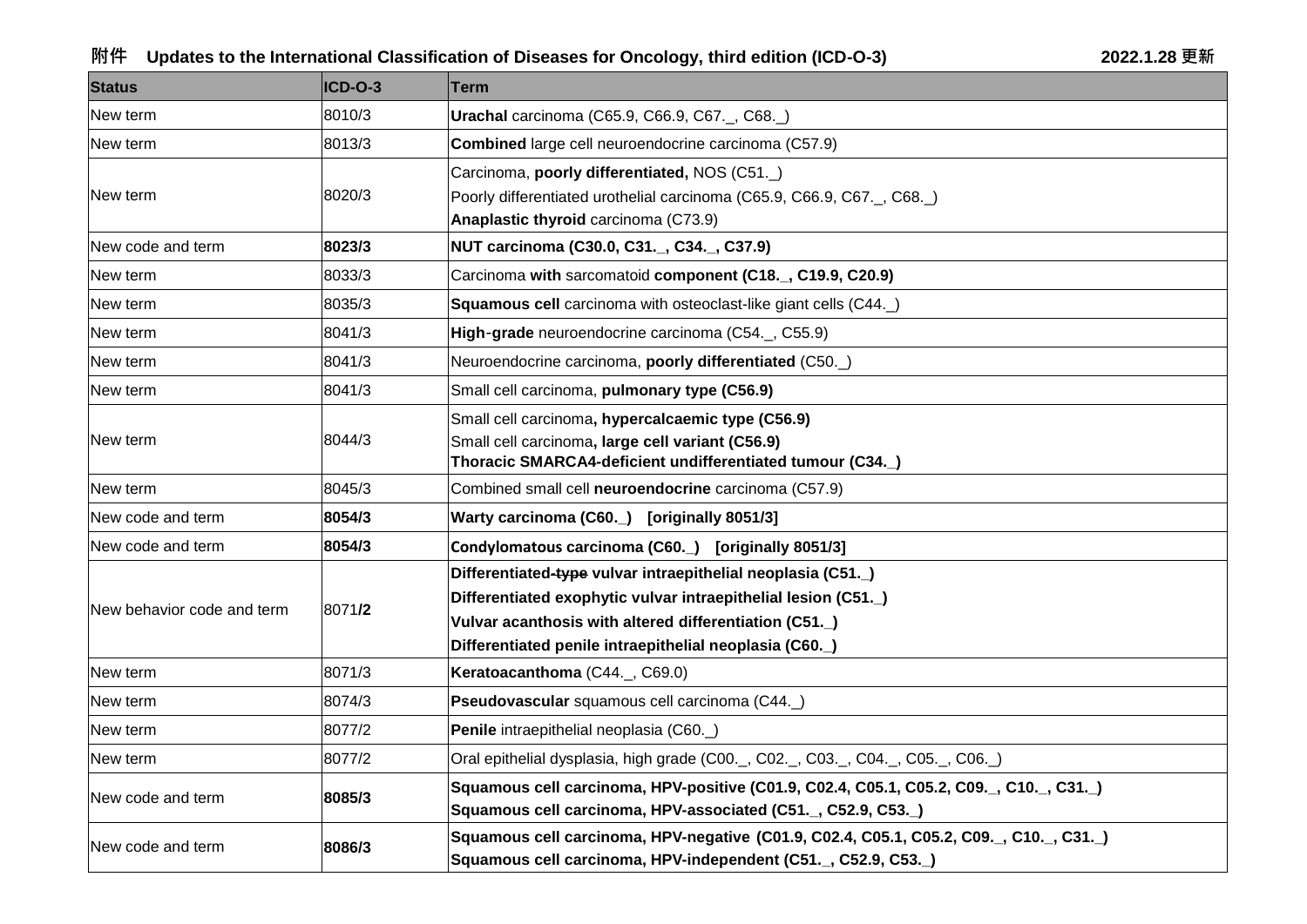| <b>Status</b>                           | ICD-O-3 | <b>Term</b>                                                                                                                                                                                                                                                                                            |
|-----------------------------------------|---------|--------------------------------------------------------------------------------------------------------------------------------------------------------------------------------------------------------------------------------------------------------------------------------------------------------|
| New term                                | 8090/3  | Basal cell carcinoma with adnexal differentiation (C44.                                                                                                                                                                                                                                                |
| New term                                | 8091/3  | Superficial basal cell carcinoma (C44.                                                                                                                                                                                                                                                                 |
| New term                                | 8092/3  | Basal cell carcinoma with sarcomatoid differentiation (C44.                                                                                                                                                                                                                                            |
| New term                                | 8098/3  | Adenoid basal carcinoma (C52.9)                                                                                                                                                                                                                                                                        |
| New behavior code and term              | 8100/3  | Trichoblastic carcinoma/carcinosarcoma (C44.)                                                                                                                                                                                                                                                          |
| New term                                | 8120/3  | Squamotransitional cell carcinoma (C53.)                                                                                                                                                                                                                                                               |
| New term                                | 8140/3  | Endolymphatic sac tumor (C30.1)<br>Parathyroid carcinoma (C75.0)<br>Carcinoma of Skene, Cowper and Littre glands (C52.9)                                                                                                                                                                               |
| New behavior code and term              | 8144/2  | Intestinal-type adenoma, high grade (C16., C17., C24.1)<br>Sporadic intestinal-type gastric adenoma (C16.)<br>Syndromic intestinal-type gastric adenoma (C16.)                                                                                                                                         |
| New term                                | 8144/3  | Enteric adenocarcinoma (C34., C65.9, C66.9, C67., C68.)<br>Adenocarcinoma, intestinal type (C51.)<br>Mucinous carcinoma, intestinal type (C53.                                                                                                                                                         |
| Behavior code change $(0\rightarrow 3)$ | 8150/3  | Islet cell adenoma (C25.)<br>Islet cell adenomatosis (C25.)<br>Nesidioblastoma (C25.                                                                                                                                                                                                                   |
| Behavior code change $(1\rightarrow 3)$ | 8150/3  | Islet cell tumor, NOS (C25.)<br>Pancreatic endocrine tumor, NOS (C25.                                                                                                                                                                                                                                  |
| New term                                | 8150/3  | Oncocytic neuroendocrine tumor, non-functioning pancreatic (C25.<br>Pleomorphic neuroendocrine tumor, non-functioning pancreatic (C25.<br>Clear cell neuroendocrine tumor, non-functioning pancreatic (C25.)<br>Cystic neuroendocrine tumor, non-functioning pancreatic (C25.                          |
| Behavior code change $(0\rightarrow 3)$ | 8151/3  | Insulinoma (C25.)<br>Beta cell adenoma (C25.)                                                                                                                                                                                                                                                          |
| Behavior code change $(1\rightarrow 3)$ | 8152/3  | Glucagonoma (C25.)<br>Pancreatic peptide and pancreatic peptide-like peptide within terminal tyrosine amide producing tumor (C25.)<br>L-cell tumor (C18., C19.9, C20.9, C25.)<br>Glucagon-like peptide-producing tumor (C18., C19.9, C20.9, C25.)<br>PP/PYY producing tumor (C18., C19.9, C20.9, C25.) |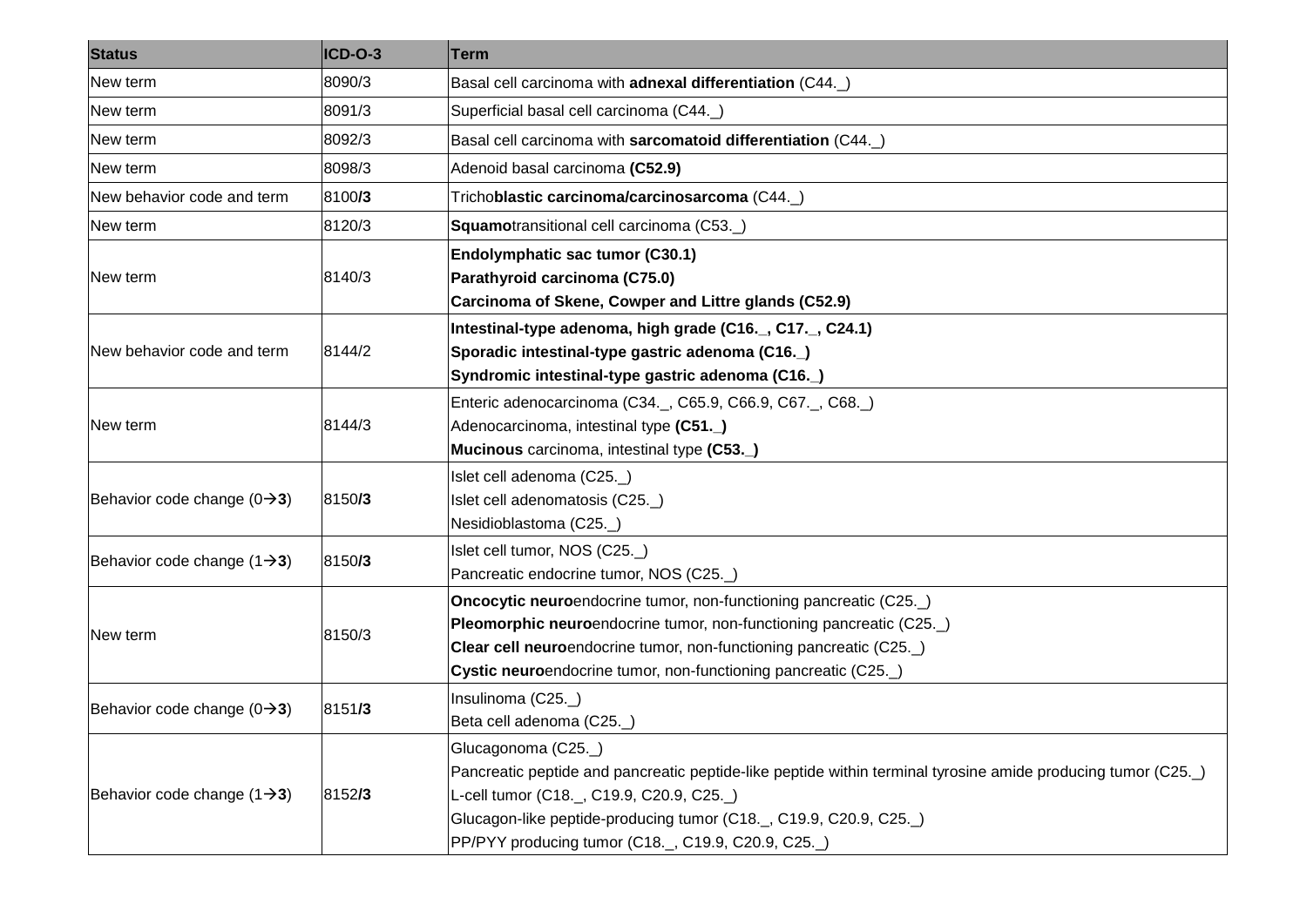| <b>Status</b>                           | ICD-O-3 | <b>Term</b>                                                                                                                                                                                                                                                                                                               |
|-----------------------------------------|---------|---------------------------------------------------------------------------------------------------------------------------------------------------------------------------------------------------------------------------------------------------------------------------------------------------------------------------|
| Behavior code change $(1\rightarrow 3)$ | 8153/3  | Gastrinoma (C16., C17., C24.1, C25.)<br>G cell tumor<br>Gastrin cell tumor                                                                                                                                                                                                                                                |
| New term                                | 8154/3  | Mixed ductal-neuroendocrine carcinomas (C25.                                                                                                                                                                                                                                                                              |
| New term                                | 8154/3  | Mixed acinar-neuroendocrine carcinomas (C25.)                                                                                                                                                                                                                                                                             |
| New term                                | 8154/3  | Mixed neuroendocrine non-neuroendocrine neoplasm (MiNEN) (C15-C26)                                                                                                                                                                                                                                                        |
| Behavior code change $(1\rightarrow 3)$ | 8155/3  | VIPoma (C25.)                                                                                                                                                                                                                                                                                                             |
| Behavior code change $(1\rightarrow 3)$ | 8156/3  | Somatostatinoma (C16._, C17._, C24.1, C25._)<br>Somatostatin cell tumor                                                                                                                                                                                                                                                   |
| New behavior code and term              | 8158/3  | ACTH-producing tumour with Cushing syndrome (C25.                                                                                                                                                                                                                                                                         |
| Behavior code change $(1\rightarrow 3)$ | 8158/3  | ACTH-producing tumour (C25.<br>Endocrine tumor, functioning, NOS                                                                                                                                                                                                                                                          |
| New term                                | 8160/3  | Large duct intrahepatic cholangiocarcinoma (C22.1)<br>Small duct intrahepatic cholangiocarcinoma (C22.1)                                                                                                                                                                                                                  |
| New term                                | 8163/2  | Intra-ampullary papillary-tubular neoplasm (C17., C24.1)                                                                                                                                                                                                                                                                  |
| New term                                | 8174/3  | Hepatocellular carcinoma, steatohepatitis (C22.0)<br>Hepatocellular carcinoma, macrotrabecular massive (C22.0)<br>Hepatocellular carcinoma, chromophobe (C22.0)<br>Hepatocellular carcinoma, neutrophil-rich (C22.0)<br>Hepatocellular carcinoma, lymphocyte-rich (C22.0)                                                 |
| New term                                | 8200/3  | Thymic carcinoma with adenoid cystic carcinoma-like features (C37.9)                                                                                                                                                                                                                                                      |
| New term                                | 8200/3  | Classic adenoid cystic carcinoma (C50.)<br>Solid-basaloid adenoid cystic carcinoma (C50.<br>Adenoid cystic carcinoma with high-grade transformation (C50.                                                                                                                                                                 |
| New term                                | 8210/2  | Adenomatous polyp, high-grade dysplasia (C16., C17., C18., C19.9, C20.9, C24.1)                                                                                                                                                                                                                                           |
| New behavior code and term              | 8211/2  | Tubular adenoma, high grade (C18., C19.9, C20.9)                                                                                                                                                                                                                                                                          |
| New behavior code and term              | 8213/2  | Serrated dysplasia, high grade (C16., C17., C18., C19.9, C20.9, C24.1)<br>Intestinal-type dysplasia (C16.)<br>Foveolar-type (gastric-type) dysplasia (C16.)<br>Gastric pit/crypt dysplasia (C16.)<br>Hyperplastic polyp, microvesicular type (C18., C19.9, C20.9)<br>Hyperplastic polyp, goblet cell (C18., C19.9, C20.9) |
| New term                                | 8240/3  | Neuroendocrine tumor, NOS (C51., C57.9)                                                                                                                                                                                                                                                                                   |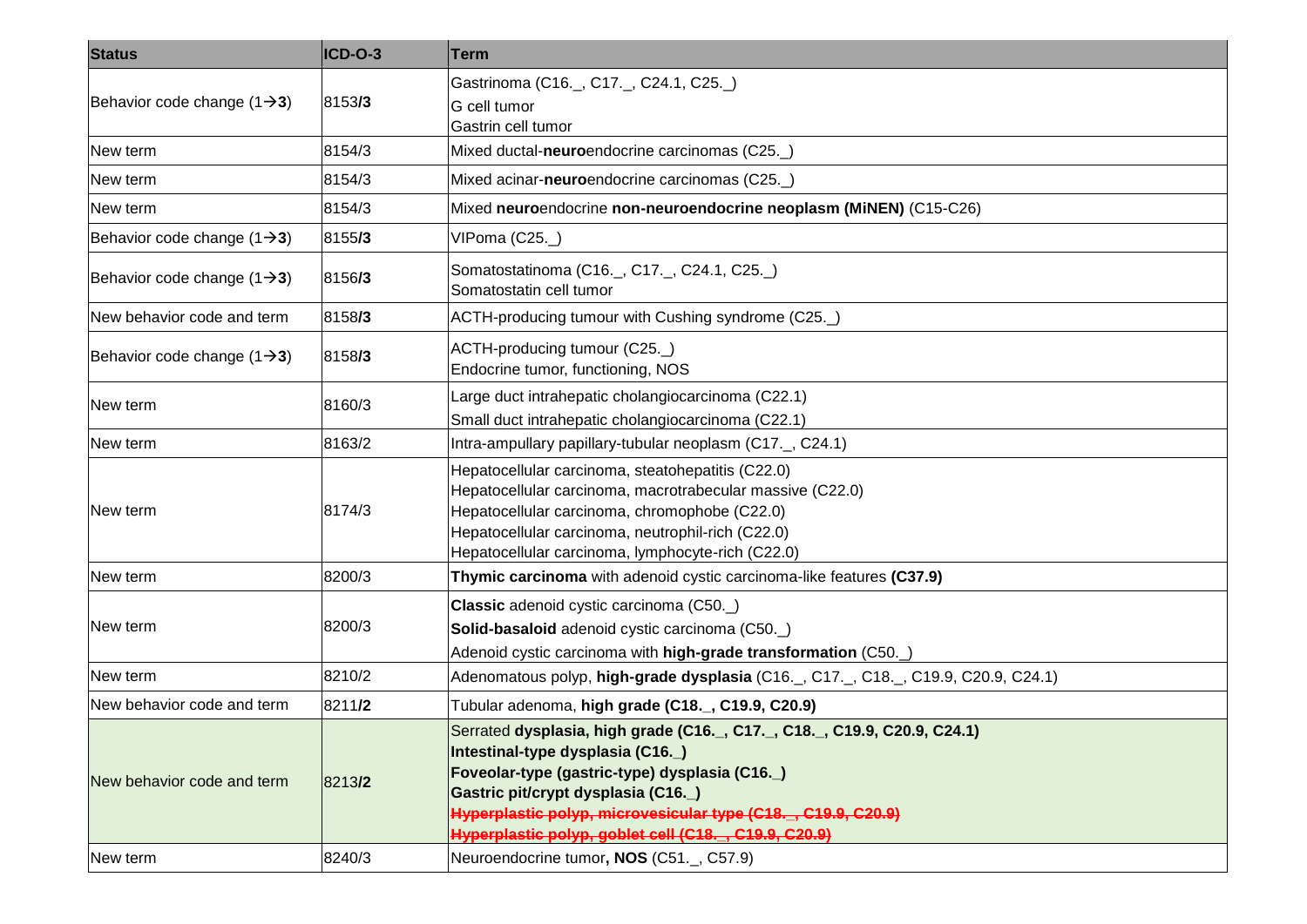| <b>Status</b>                           | ICD-O-3 | Term                                                                                                                                                 |
|-----------------------------------------|---------|------------------------------------------------------------------------------------------------------------------------------------------------------|
| Behavior code change $(1\rightarrow 3)$ | 8241/3  | Carcinoid tumor, argentaffin                                                                                                                         |
| New term                                | 8241/3  | Serotonin-producing tumour with and without carcinoid syndrome (C25.                                                                                 |
| Behavior code change $(1\rightarrow 3)$ | 8242/3  | Enterochromaffin-like cell carcinoid, NOS<br><b>ECL cell carcinoid, NOS</b>                                                                          |
| New term                                | 8243/3  | Goblet cell adenocarcinoma (C18.1)                                                                                                                   |
| New term                                | 8249/3  | Neuroendocrine tumor, grade 3 (C15-C26)                                                                                                              |
| New behavior code and term              | 8250/2  | Adenocarcinoma in situ, non-mucinous (C34.)                                                                                                          |
| New term                                | 8250/3  | Lepidic adenocarcinoma (C34.)                                                                                                                        |
| New behavior code and term              | 8253/2  | Adenocarcinoma in situ, mucinous (C34.)                                                                                                              |
| New term                                | 8253/3  | Invasive mucinous adenocarcinoma (C34.)                                                                                                              |
| New term                                | 8254/3  | Mixed invasive mucinous and non-mucinous adenocarcinoma (C34.)                                                                                       |
| New code and term                       | 8256/3  | Minimally invasive adenocarcinoma, non-mucinous (C34.)                                                                                               |
| New code and term                       | 8257/3  | Minimally invasive adenocarcinoma, mucinous (C34.)                                                                                                   |
| New term                                | 8260/3  | Low-grade papillary adenocarcinoma (C37.9)                                                                                                           |
| New term                                | 8261/2  | Villous adenoma, high grade (C18., C19.9, C20.9)                                                                                                     |
| New term                                | 8262/3  | Adenoma-like adenocarcinoma (C18., C19.9, C20.9)                                                                                                     |
| New term                                | 8263/2  | Tubulovillous adenoma, high grade (C18., C19.9, C20.9)                                                                                               |
| New term                                | 8263/3  | Endometrioid adenocarcinoma, villoglandular (C54., C55.9)                                                                                            |
| New term                                | 8263/3  | Villoglandular carcinoma (C53.)                                                                                                                      |
| New term                                | 8265/3  | Micropapillary adenocarcinoma (C18., C19.9, C20.9, C34.)                                                                                             |
| New code and term                       | 8273/3  | Pituitary blastoma (C75.1)                                                                                                                           |
| New term                                | 8310/3  | Adenocarcinoma, HPV-independent, clear cell type (C53.)<br>Hyalinizing clear cell carcinoma (C34.)                                                   |
| New code and term                       | 8311/3  | Hereditary leiomyomatosis and renal cell carcinoma-associated renal cell carcinoma (C64.9)<br>MiT family translocation renal cell carcinomas (C64.9) |
| New term                                | 8312/3  | Succinate dehydrogenase-deficient renal carcinoma (C64.9)                                                                                            |
| New term                                | 8316/3  | Acquired cystic disease-associated renal cell carcinoma (C64.9)<br>Tubulocystic renal cell carcinoma (C64.9)                                         |
| Behavior code change $(3\rightarrow 1)$ | 8323/1  | Clear cell papillary renal cell carcinoma (C64.9)<br>[MP/H 8255/3 $\rightarrow$ 8323/1]                                                              |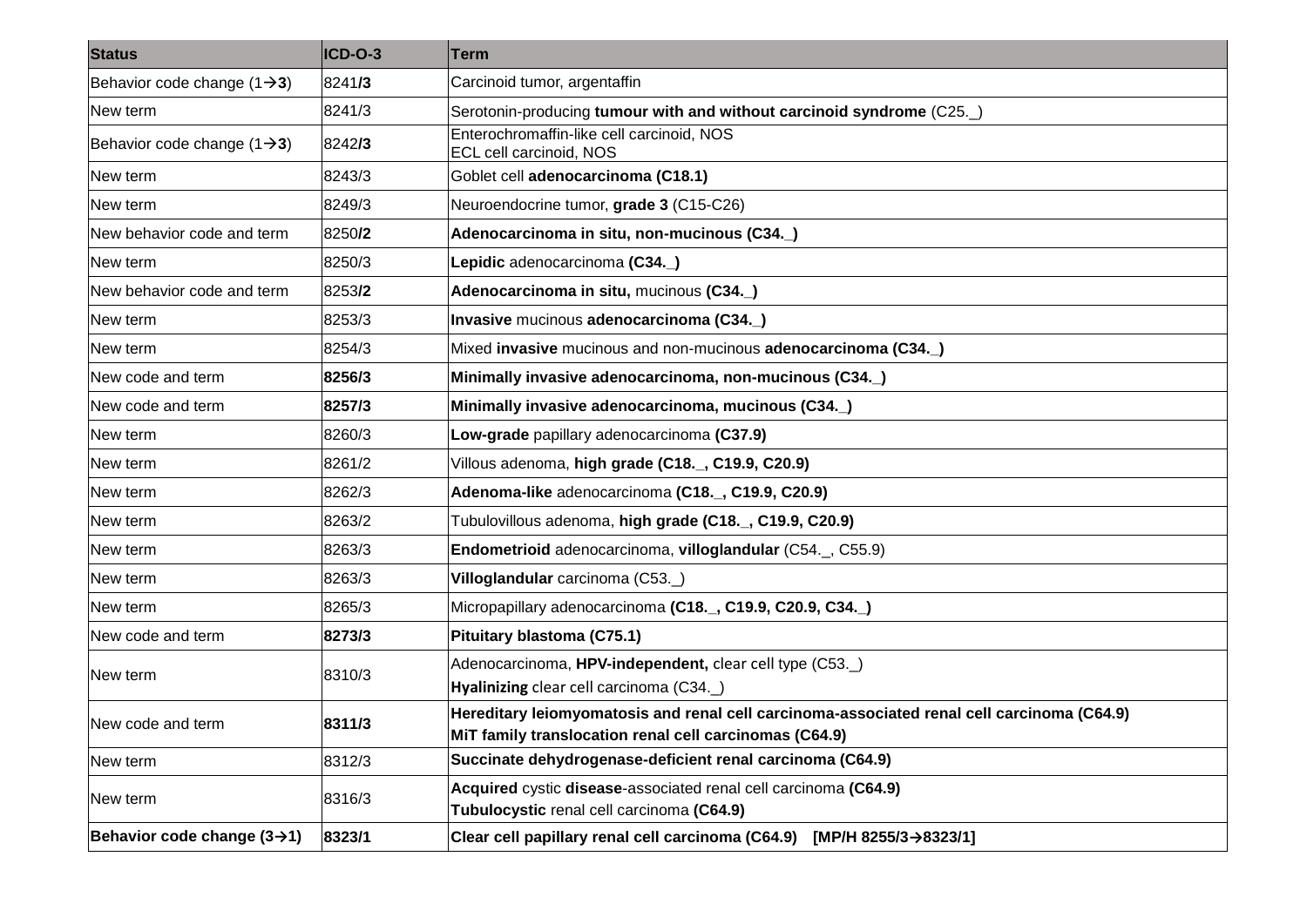| <b>Status</b>                           | ICD-O-3 | <b>Term</b>                                                                                                                                                                                                                 |
|-----------------------------------------|---------|-----------------------------------------------------------------------------------------------------------------------------------------------------------------------------------------------------------------------------|
| New term                                | 8330/3  | Follicular thyroid carcinoma (FTC), widely invasive (C73.9)                                                                                                                                                                 |
| Behavior code change $(3\rightarrow 1)$ | 8335/1  | Follicular carcinoma, encapsulated (C73.9)                                                                                                                                                                                  |
| New term                                | 8337/3  | Poorly differentiated thyroid carcinoma (C73.9)                                                                                                                                                                             |
| New code and term                       | 8339/3  | Follicular thyroid carcinoma (FTC), encapsulated angioinvasive (C73.9)                                                                                                                                                      |
| New term                                | 8342/3  | <b>Oncocytic variant</b> of papillary thyroid carcinoma (PTC) (C73.9)                                                                                                                                                       |
| New term                                | 8345/3  | Medullary thyroid carcinoma (C73.9)                                                                                                                                                                                         |
| New code and term                       | 8349/1  | Non-invasive follicular thyroid neoplasm with papillary-like nuclear features (C73.9)<br>[nonreportable]                                                                                                                    |
| New behavior code and term              | 8380/2  | Atypical hyperplasia / Endometrioid intraepithelial neoplasia (C54.)<br>Atypical hyperplasia of the endometrium (C54.                                                                                                       |
| New term                                | 8380/3  | POLE-ultramutated endometrioid carcinoma (C54.)<br>Mismatch repair-deficient endometrioid carcinoma (C54.)<br>p53-mutant endometrioid carcinoma (C54.)<br>No specific molecular profile (NSMP) endometrioid carcinoma (C54. |
| New term                                | 8390/3  | Adnexal adenocarcinoma, NOS (C44.)                                                                                                                                                                                          |
| New term                                | 8401/3  | Apocrine carcinoma (C44._)                                                                                                                                                                                                  |
| New term                                | 8403/3  | Malignant neoplasms arising from spiradenoma, cylindroma, or spiradenocylindroma (C44.)                                                                                                                                     |
| New behavior code and term              | 8406/3  | Syringocystadenocarcinoma papilliferum (C44.                                                                                                                                                                                |
| Behavior code change $(1\rightarrow 3)$ | 8408/3  | Aggressive digital papillary adenoma (C44.)                                                                                                                                                                                 |
| New behavior code and term              | 8409/2  | Porocarcinoma in situ (C44.)                                                                                                                                                                                                |
| New term                                | 8430/3  | Sclerosing mucoepidermoid carcinoma with eosinophilia (C73.9)                                                                                                                                                               |
| New behavior code and term              | 8441/2  | Serous tubal intraepithelial carcinoma (C57.0)                                                                                                                                                                              |
| New behavior code and term              | 8441/2  | Serous endometrial intraepithelial carcinoma (C54.)                                                                                                                                                                         |
| New term                                | 8441/3  | Serous cystadenocarcinoma, NOS (C25., C56.9)                                                                                                                                                                                |
| New term                                | 8452/1  | Solid pseudopapillary tumour of ovary (C56.9)                                                                                                                                                                               |
| New term                                | 8452/3  | Solid pseudopapillary neoplasm of the pancreas (C25.)<br>Solid pseudopapillary neoplasm with high-grade carcinoma (C25.                                                                                                     |
| New code and term                       | 8455/2  | Intraductal oncocytic papillary neoplasm, NOS (C25.)                                                                                                                                                                        |
| New code and term                       | 8455/3  | Intraductal oncocytic papillary neoplasm with associated invasive carcinoma (C25.)                                                                                                                                          |
| New behavior code and term              | 8460/2  | Serous borderline tumour - micropapillary variant (C56.9)                                                                                                                                                                   |
| New behavior code and term              | 8460/2  | Non-invasive low-grade serous carcinoma (C56.9)                                                                                                                                                                             |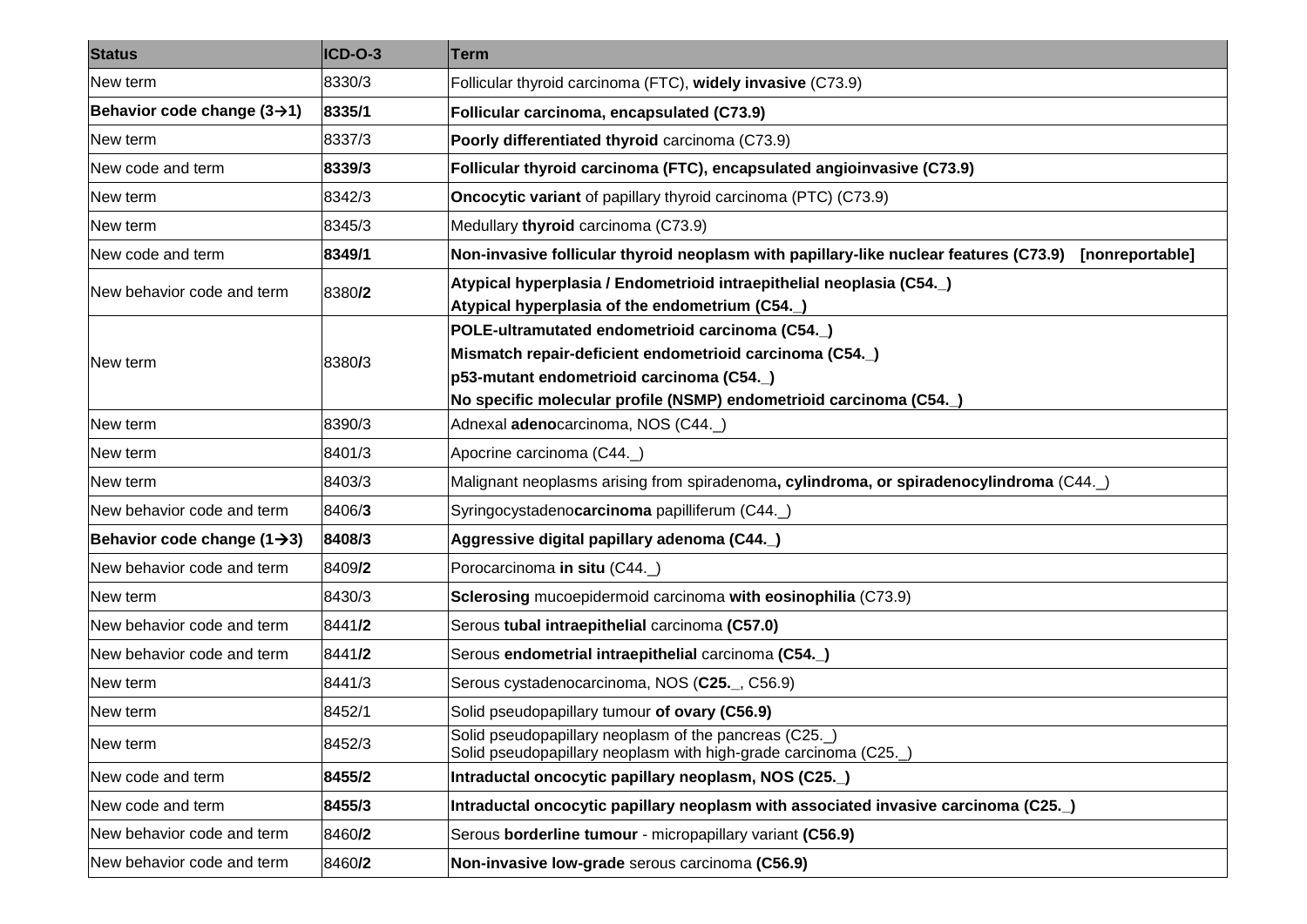| <b>Status</b>                           | ICD-O-3 | Term                                                                                                                                                       |
|-----------------------------------------|---------|------------------------------------------------------------------------------------------------------------------------------------------------------------|
| New term                                | 8460/3  | Low-grade serous carcinoma (C48., C56.9, C57.)                                                                                                             |
| New term                                | 8461/3  | High-grade serous carcinoma (C48., C56.9, C57.)                                                                                                            |
| New term                                | 8470/3  | Mucinous cystadenocarcinoma NOS (C50.)                                                                                                                     |
| New code and term                       | 8474/3  | Seromucinous carcinoma (C56.9)                                                                                                                             |
| Behavior code change $(1\rightarrow 2)$ | 8480/2  | Low-grade appendiceal mucinous neoplasm (LAMN) (C18.1) [Beginning with cases diagnosed 1/1/2022<br>forward, LAMN should be assigned a behavior code of /2] |
| New behavior code and term              | 8480/2  | High-grade appendiceal mucinous neoplasm (C18.1)                                                                                                           |
| New term                                | 8480/3  | Mucinous tubular and spindle cell carcinoma (C64.9)                                                                                                        |
| New term                                | 8482/3  | Mucinous carcinoma, gastric type (C52.9, C53.)<br>Adenocarcinoma, HPV-independent, gastric type (C53.                                                      |
| New code and term                       | 8483/2  | Adenocarcinoma in situ, HPV-associated (C53.)                                                                                                              |
| New code and term                       | 8483/3  | Adenocarcinoma, HPV-associated (C52.9, C53.)                                                                                                               |
| New code and term                       | 8484/2  | Adenocarcinoma in situ, HPV-independent (C53.)                                                                                                             |
| New code and term                       | 8484/3  | Adenocarcinoma, HPV-independent, NOS (C53.)                                                                                                                |
| New term                                | 8490/3  | Signet ring cell/histiocytoid carcinoma (C44.)                                                                                                             |
| New term                                | 8500/2  | DCIS of low nuclear grade (C50.)<br>DCIS of intermediate nuclear grade (C50.)<br>DCIS of high nuclear grade (C50.                                          |
| New term                                | 8500/3  | Adenocarcinoma of mammary gland type (C51.)<br>Adenocarcinoma of anogenital mammary-like glands (C51.)                                                     |
| New term                                | 8502/3  | Secretory carcinoma (C07. _, C08. _, C50. _, C69.5)                                                                                                        |
| New term                                | 8503/2  | Intraductal tubulopapillary neoplasm (C25.                                                                                                                 |
| New term                                | 8504/2  | Encapsulated papillary carcinoma (C50.)                                                                                                                    |
| Behavior code change $(3\rightarrow 2)$ | 8504/2  | Intracystic carcinoma, NOS<br>Intracystic papillary adenocarcinoma                                                                                         |
| New term                                | 8504/3  | Encapsulated papillary carcinoma with invasion (C50.)                                                                                                      |
| New behavior code and term              | 8507/3  | Invasive micropapillary carcinoma (C50.)                                                                                                                   |
| New code and term                       | 8509/2  | Solid papillary carcinoma in situ (C50.)                                                                                                                   |
| New code and term                       | 8509/3  | Endocrine mucin-producing sweat gland carcinoma (C44.)<br>Solid papillary carcinoma invasive (C50.)<br>Tall cell carcinoma with reversed polarity (C50.    |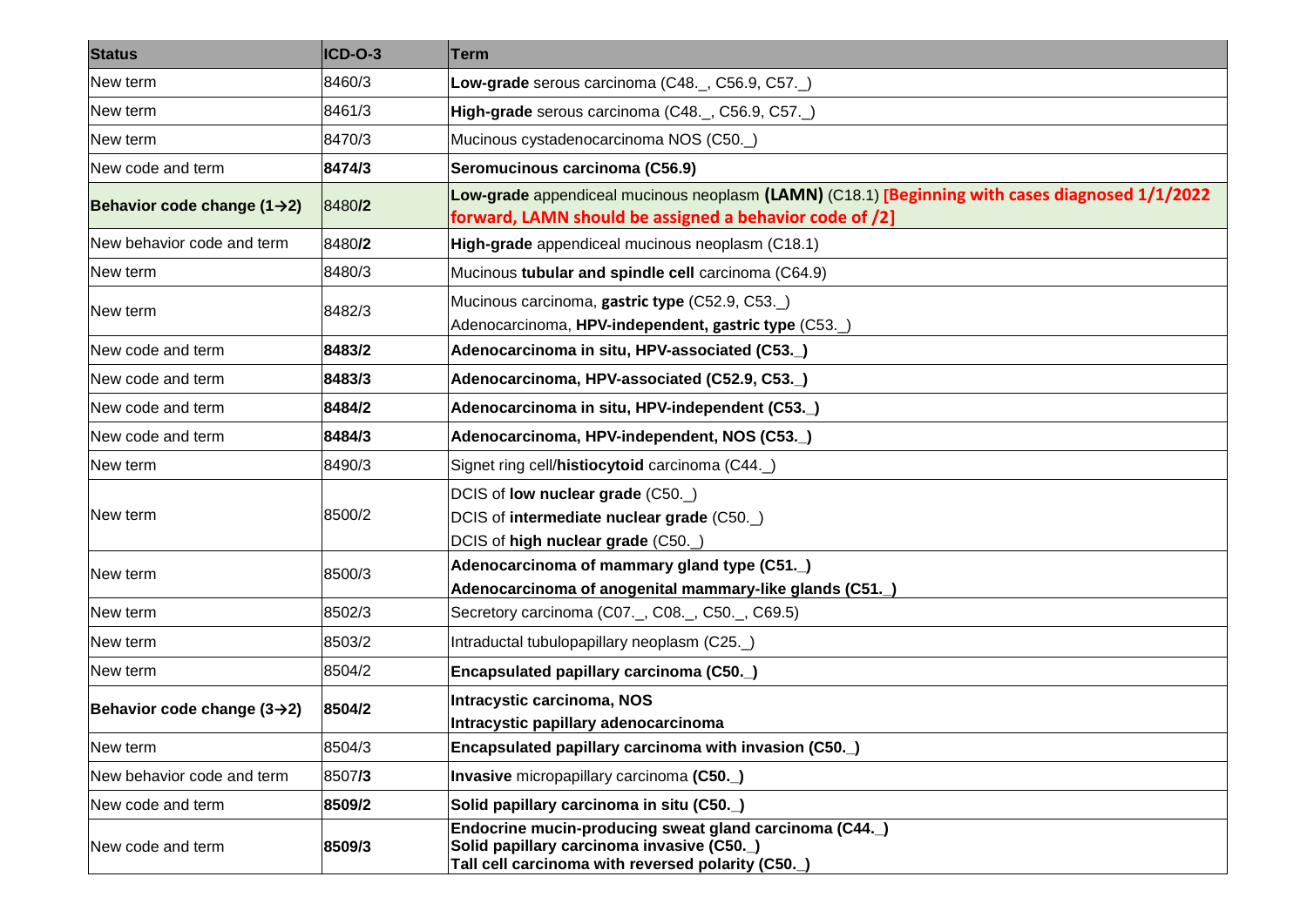| <b>Status</b>                           | ICD-O-3 | Term                                                                                                                                            |
|-----------------------------------------|---------|-------------------------------------------------------------------------------------------------------------------------------------------------|
| New term                                | 8510/3  | Renal medullary carcinoma (C64.9)                                                                                                               |
| New code and term                       | 8519/2  | Pleomorphic lobular carcinoma in situ (C50.)                                                                                                    |
| New term                                | 8520/2  | Florid lobular carcinoma in situ (C50.)                                                                                                         |
| New term                                | 8551/3  | Acinar adenocarcinoma (C34.)                                                                                                                    |
| New term                                | 8560/3  | Squamoid eccrine ductal carcinoma (C44.)                                                                                                        |
| New term                                | 8570/3  | <b>Endometrioid carcinoma</b> with squamous differentiation (C54.)                                                                              |
| New term                                | 8570/3  | Low grade adenosquamous carcinoma (C50.)                                                                                                        |
| New term                                | 8571/3  | Metaplastic carcinoma with chondroid differentiation (C50.                                                                                      |
| New term                                | 8571/3  | Metaplastic carcinoma with osseous differentiation (C50.                                                                                        |
| New term                                | 8572/3  | Fibromatosis-like metaplastic carcinoma (C50.)                                                                                                  |
| New term                                | 8572/3  | Acinar adenocarcinoma, sarcomatoid (C61.9)                                                                                                      |
| New term                                | 8576/3  | Paneth cell carcinoma (C16.)                                                                                                                    |
| New term                                | 8580/3  | Metaplastic thymoma / Sclerosing thymoma (C37.9)                                                                                                |
| New term                                | 8580/3  | Ectopic thymoma (C73.9)                                                                                                                         |
| Behavior code change $(1\rightarrow 3)$ | 8581/3  | Type A thymoma, including atypical variant (C37.9)                                                                                              |
| Behavior code change $(1\rightarrow 3)$ | 8582/3  | Type AB thymoma (C37.9)                                                                                                                         |
| Behavior code change $(1\rightarrow 3)$ | 8583/3  | Type B1 thymoma (C37.9)                                                                                                                         |
| Behavior code change $(1\rightarrow 3)$ | 8584/3  | Type B2 thymoma (C37.9)                                                                                                                         |
| Behavior code change $(1\rightarrow 3)$ | 8585/3  | Type B3 thymoma (C37.9)                                                                                                                         |
| New term                                | 8589/3  | Intrathyroid thymic carcinoma (C73.9)                                                                                                           |
| New code and term                       | 8594/1  | Mixed germ cell-sex cord-stromal tumor, NOS (C56.9)                                                                                             |
| Behavior code change $(1\rightarrow 3)$ | 8620/3  | Adult granulosa cell tumor of ovary (C56.9)                                                                                                     |
| Behavior code change $(1\rightarrow 3)$ | 8680/3  | Paraganglioma, NOS (C75.5)                                                                                                                      |
| Behavior code change $(1\rightarrow 3)$ | 8681/3  | Sympathetic paraganglioma                                                                                                                       |
| Behavior code change $(1\rightarrow 3)$ | 8682/3  | Parasympathetic paraganglioma                                                                                                                   |
| Behavior code change $(1\rightarrow 3)$ | 8690/3  | Middle ear paraganglioma (C75.5)<br>Glomus jugulare tumor, NOS (C75.5)<br>Jugular paraganglioma (C75.5)<br>Jugulotympanic paraganglioma (C75.5) |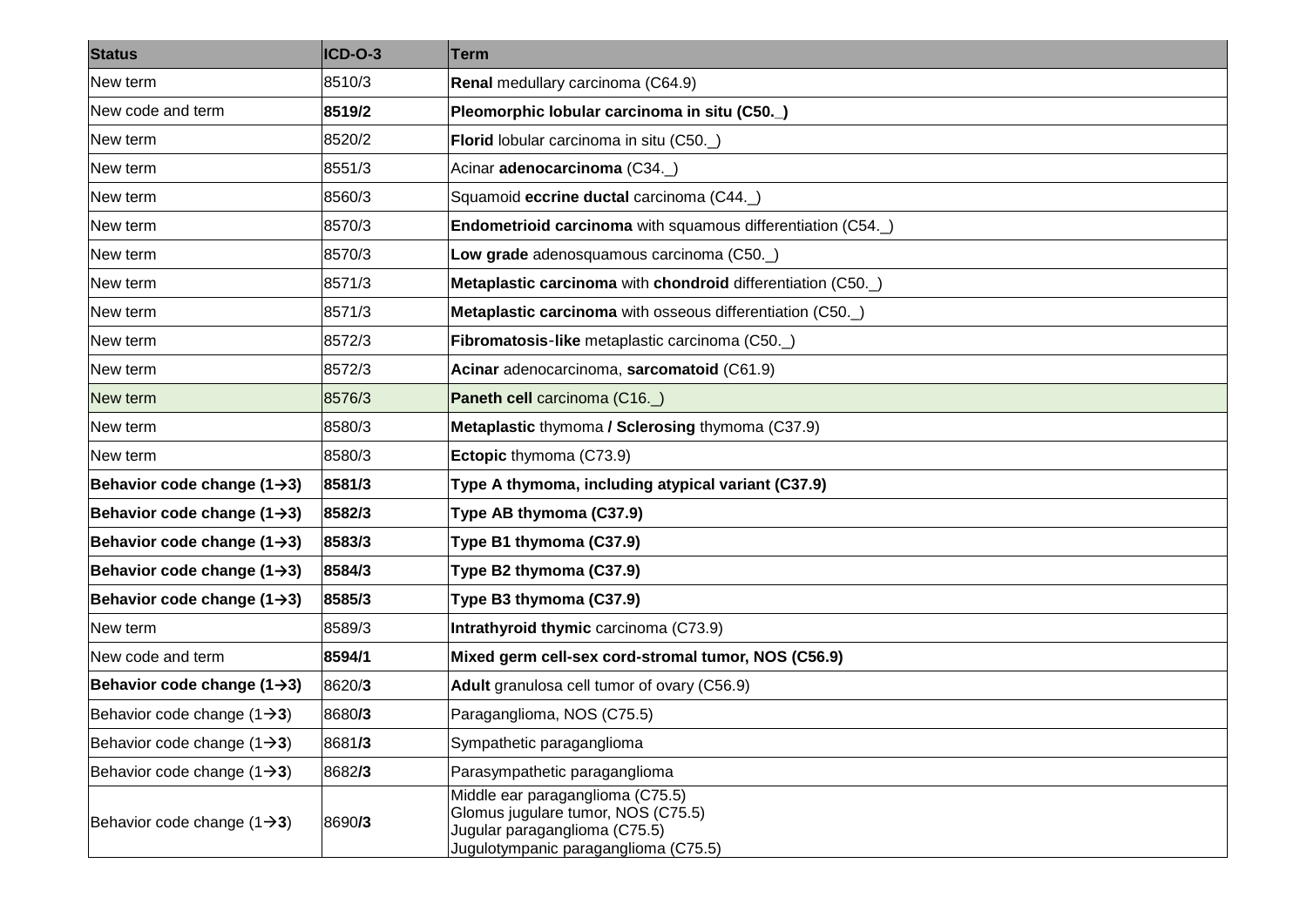| <b>Status</b>                           | ICD-O-3 | Term                                                                                                                                    |
|-----------------------------------------|---------|-----------------------------------------------------------------------------------------------------------------------------------------|
| Behavior code change $(1\rightarrow 3)$ | 8691/3  | Aortic body tumor (C75.5)                                                                                                               |
|                                         |         | Aortic body paraganglioma (C75.5)                                                                                                       |
|                                         |         | Aorticopulmonary paraganglioma (C75.5)                                                                                                  |
| Behavior code change $(1\rightarrow 3)$ | 8692/3  | Carotid body paraganglioma (C75.4)                                                                                                      |
|                                         |         | Carotid body tumor (C75.4)                                                                                                              |
|                                         |         | Extra-adrenal paraganglioma, NOS (C17., C24.1)                                                                                          |
| Behavior code change $(1\rightarrow 3)$ | 8693/3  | Nonchromaffin paraganglioma, NOS                                                                                                        |
|                                         |         | Chemodectoma                                                                                                                            |
|                                         |         | Vagal paraganglioma (C75.5)                                                                                                             |
|                                         |         | Laryngeal paraganglioma (C75.5)                                                                                                         |
| New term                                | 8693/3  | Sympathetic paragangliomas (C75.5)                                                                                                      |
|                                         |         | Composite paraganglioma (C75.5)                                                                                                         |
|                                         |         | Paraganglioma (C73.9, C75.1)                                                                                                            |
|                                         |         | Pheochromocytoma (C74.1)                                                                                                                |
|                                         | 8700/3  | Adrenal medullary paraganglioma (C74.1)                                                                                                 |
| Behavior code change $(0\rightarrow 3)$ |         | Chromaffin paraganglioma                                                                                                                |
|                                         |         | Chromaffin tumor                                                                                                                        |
|                                         |         | Chromaffinoma                                                                                                                           |
| New term                                | 8700/3  | Composite pheochromocytoma (C74.1)                                                                                                      |
|                                         | 8714/3  | Neoplasms with perivascular epithelioid cell differentiation (PEComa) NOS, malignant (C15-C26, C34<br>C47._, C49._ <del>, C54._</del> ) |
| New code and term                       |         | Perivascular epithelioid cell tumour, malignant (C65.9, C66.9, C67., C68.)                                                              |
|                                         |         | Perivascular epithelioid tumour, malignant (C47, C49, C54)                                                                              |
| New term                                | 8720/3  | Mucosal melanoma (genital, oral, sinonasal)                                                                                             |
| New term                                | 8721/3  | Mucosal nodular melanoma (genital, oral, sinonasal)                                                                                     |
| New term                                | 8743/3  | Low-CSD (cumulative sun damage) melanoma (C44.)                                                                                         |
| New term                                | 8744/3  | Acral melanoma (C44.)                                                                                                                   |
| New term                                | 8770/3  | Malignant Spitz tumor (Spitz melanoma) (C44.)                                                                                           |
| New term                                | 8780/3  | Melanoma arising in blue nevus (C44.)                                                                                                   |
| New term                                | 8801/3  | Undifferentiated spindle cell sarcoma (C47., C49.)                                                                                      |
| New term                                | 8802/3  | Undifferentiated pleomorphic sarcoma (C47., C49.)                                                                                       |
|                                         |         | Pleomorphic dermal sarcoma (C44.)                                                                                                       |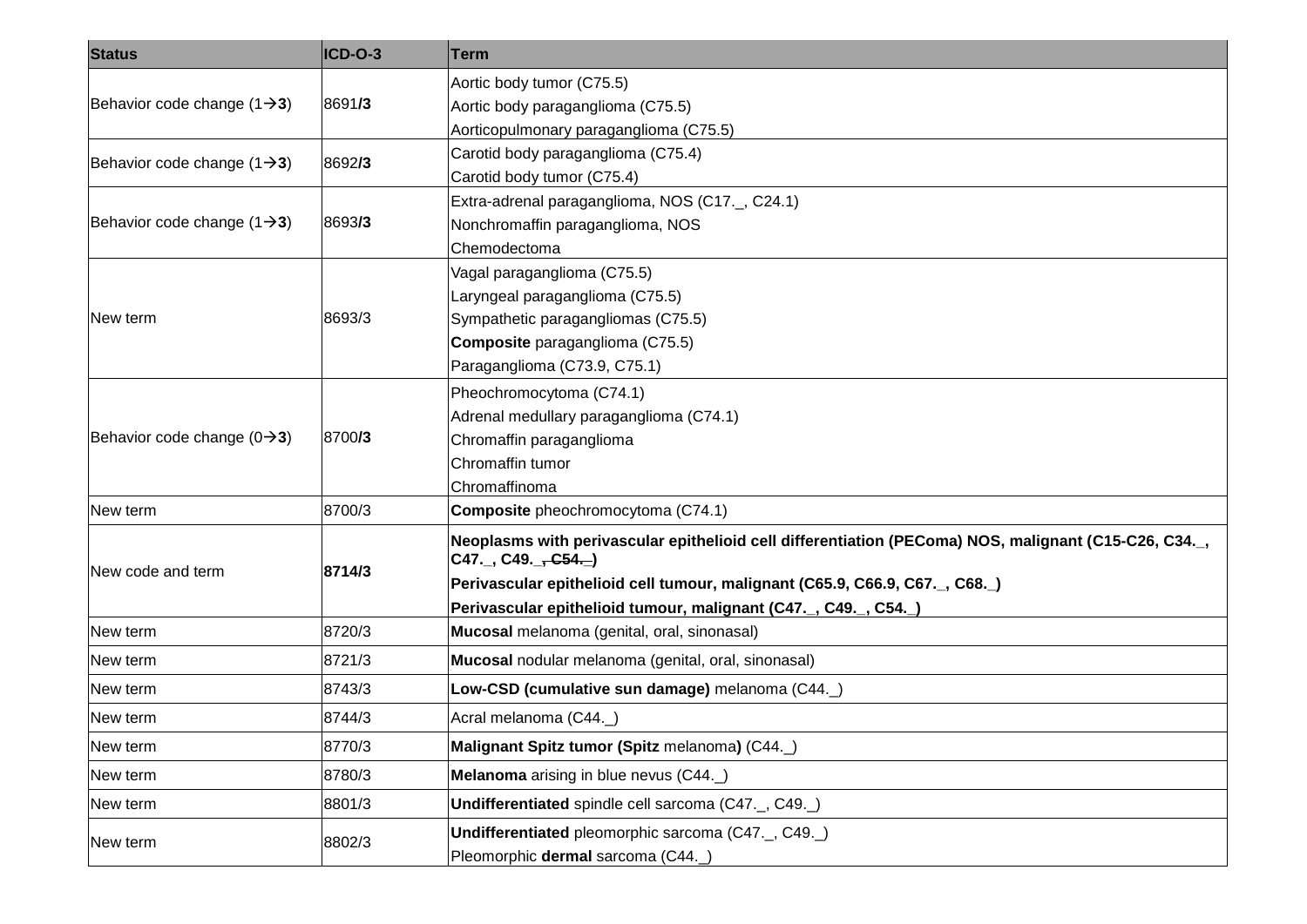| <b>Status</b>                           | ICD-O-3 | Term                                                                                                                                                                                                                                                                                           |
|-----------------------------------------|---------|------------------------------------------------------------------------------------------------------------------------------------------------------------------------------------------------------------------------------------------------------------------------------------------------|
| New term                                | 8803/3  | Undifferentiated round cell sarcoma (C47., C49.)                                                                                                                                                                                                                                               |
| New term                                | 8804/3  | Undifferentiated epithelioid sarcoma (C47., C49.)<br>Proximal or large cell epithelioid sarcoma (C47., C49.)<br>Classic epithelioid sarcoma (C47., C49.)                                                                                                                                       |
| New term                                | 8811/3  | Myxofibrosarcoma (C47., C49.)<br>Epithelioid myxofibrosarcoma (C47., C49.)                                                                                                                                                                                                                     |
| New term                                | 8815/3  | Solitary fibrous tumor, grade 3 (C70., C71., C72.)                                                                                                                                                                                                                                             |
| New behavior code and term              | 8825/3  | Low-grade myofibriblastic sarcoma (C47., C49.)<br>Myofibroblastic sarcoma (C47., C49.)<br>Epithelioid inflammatory myofibroblastic sarcoma (C15-C26)                                                                                                                                           |
| New term                                | 8830/3  | Undifferentiated high-grade pleomorphic sarcoma of bone (C40., C41.)                                                                                                                                                                                                                           |
| Behavior code change $(3\rightarrow 1)$ | 8832/1  | Dermatofibrosarcoma protuberans (C47., C49.)                                                                                                                                                                                                                                                   |
| New term                                | 8832/3  | Fibrosarcomatous dermatofibrosarcoma protuberans (C47., C49.)<br>Myxoid dermatofibrosarcoma protuberans (C47., C49.)<br>Dermatofibrosarcoma protuberans with myoid differentiation (C47., C49.)<br>Plaque-like dermatofibrosarcoma protuberans (C47., C49.)                                    |
| Behavior code change $(3\rightarrow 1)$ | 8833/1  | Pigmented dermatofibrosarcoma protuberans (C44., C47., C49.)<br>Bednar tumor (C44.)                                                                                                                                                                                                            |
| New term                                | 8840/3  | Low-grade fibromyxoid sarcoma (C47., C49.)<br>Sclerosing epithelioid fibrosarcoma (C47., C49.)                                                                                                                                                                                                 |
| New behavior code and term              | 8842/3  | Pulmonary myxoid sarcoma with EWSR1-CREB1 translocation fusion (C34.)<br>Ossifying fibromyxoid tumour, malignant (C47., C49.)                                                                                                                                                                  |
| New term                                | 8854/3  | Epithelioid liposarcoma (C47., C49.)                                                                                                                                                                                                                                                           |
| New code and term                       | 8859/3  | Myxoid pleomorphic liposarcoma (C47., C49.)                                                                                                                                                                                                                                                    |
| New term                                | 8890/3  | Spindle leiomyosarcoma (C54.)                                                                                                                                                                                                                                                                  |
| New term                                | 8912/3  | Sclerosing rhabdomyosarcoma<br>Congenital spindle cell rhabdomyosarcoma with VGLL2/NCOA2/CITED2 rearrangements (C47, C49)<br>MYOD1-mutant spindle cell / sclerosing rhabdomyosarcoma (C47., C49.)<br>Intraosseous spindle cell rhabdomyosarcoma (with TFCP2/NCOA2 rearrangements) (C47., C49.) |
| New term                                | 8930/3  | Endometrioid stromal sarcoma, high grade (C48., C56.9)                                                                                                                                                                                                                                         |
| New term                                | 8931/3  | Endometrioid stromal sarcoma, low grade (C48., C56.9)                                                                                                                                                                                                                                          |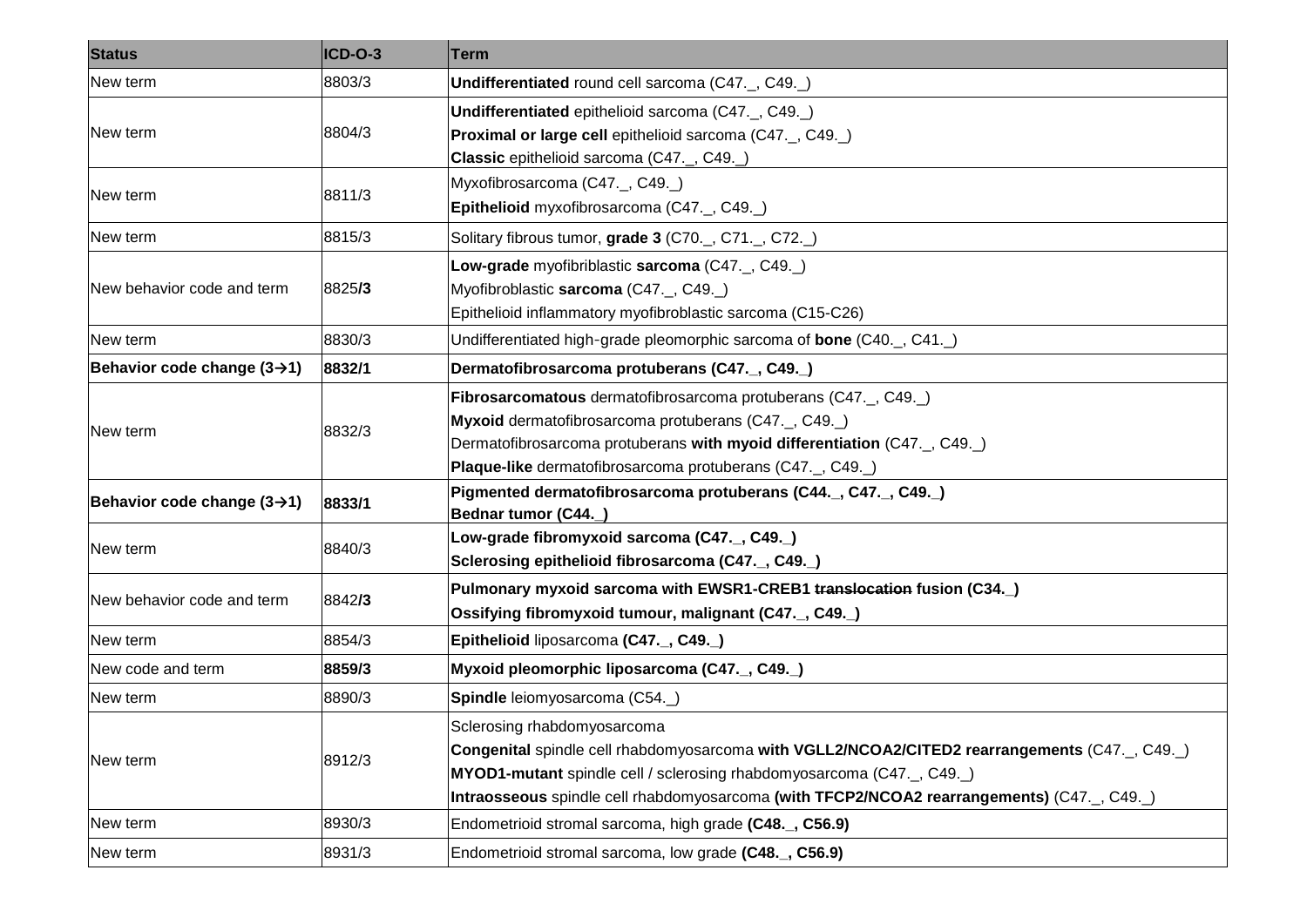| <b>Status</b>                                                | ICD-O-3 | <b>Term</b>                                                                                                                                 |
|--------------------------------------------------------------|---------|---------------------------------------------------------------------------------------------------------------------------------------------|
| New term                                                     | 8936/3  | Extra-gastrointestinal stromal tumour (C48.)                                                                                                |
| New term                                                     | 8960/3  | Wilms tumour (C56.9)                                                                                                                        |
| New term                                                     | 8963/3  | Extra-renal rhabdoid tumour (C47., C49.)                                                                                                    |
| New code and term<br>Behavior code change $(1\rightarrow 3)$ | 8976/3  | Gastroblastoma (C16.) [Beginning with cases diagnosed 1/1/2022 forward, Gastroblastoma should<br>be assigned a behavior code of /3]         |
| New behavior code and term                                   | 8983/3  | Adenomyoepithelioma with carcinoma (C50.)                                                                                                   |
| New term                                                     | 8990/3  | Phosphaturic mesenchymal tumor, malignant<br>NTRK-rearranged spindle cell neoplasm (emerging)                                               |
| New term                                                     | 9020/3  | Periductal stromal tumor, low grade (C50.)                                                                                                  |
| New term                                                     | 9044/3  | Dermal clear cell sarcoma (C44.)                                                                                                            |
| New code and term                                            | 9045/3  | Biphenotypic sinonasal sarcoma (C30.0, C31.)                                                                                                |
| New behavior code and term                                   | 9050/2  | Mesothelioma in situ (C38.4)                                                                                                                |
| New term                                                     | 9050/3  | Localized mesothelioma (C38.4)<br>Diffuse mesothelioma, NOS (C38.4)                                                                         |
| New term                                                     | 9071/3  | Yolk sac tumor, pre-pubertal type (C52.9)                                                                                                   |
| Behavior code change $(3\rightarrow 1)$                      | 9080/1  | Immature teratoma (C34.)<br>Immature teratoma (C37.9)<br>Immature teratoma (grade 2) (C73.9)                                                |
| New term                                                     | 9081/3  | Teratocarcinosarcoma (C30.0, C31.)                                                                                                          |
| New term                                                     | 9084/3  | Germ cell tumours with sometic-type solid malignancy (C37.9)                                                                                |
| New code and term                                            | 9086/3  | Germ cell tumours with associated haematological malignancy (C37.9)                                                                         |
| New term                                                     | 9110/3  | Adenocarcinoma of rete ovarii (C56.9)<br>Adenocarcinoma, HPV-independent, mesonephric type (C53.                                            |
| New code and term                                            | 9111/3  | Mesonephric-like adenocarcinoma (C54., C56.9)                                                                                               |
| New term                                                     | 9120/3  | Postradiation angiosarcoma (C50.)<br>Epithelioid angiosarcoma (C50.                                                                         |
| Behavior code change $(1\rightarrow 3)$                      | 9133/3  | Epithelioid hemangioendothelioma (C30.0, C31._, C44._, C40._, C41._, C47._, C49._)                                                          |
| New term                                                     | 9133/3  | Epithelioid hemangioendothelioma with WWTR1-CAMTA1 fusion (C47, C49)<br>Epithelioid hemangioendothelioma with YAP1-TFE3 fusion (C47., C49.) |
| New code and term                                            | 9137/3  | Pulmonary artery intimal sarcoma (C34.)<br>Intimal sarcoma (C34., C47., C49.)                                                               |
| New term                                                     | 9170/3  | Diffuse lymphangiomatosis (C34.)                                                                                                            |
| New behavior code and term                                   | 9174/3  | Lymphangioleiomyomatosis (C34.)                                                                                                             |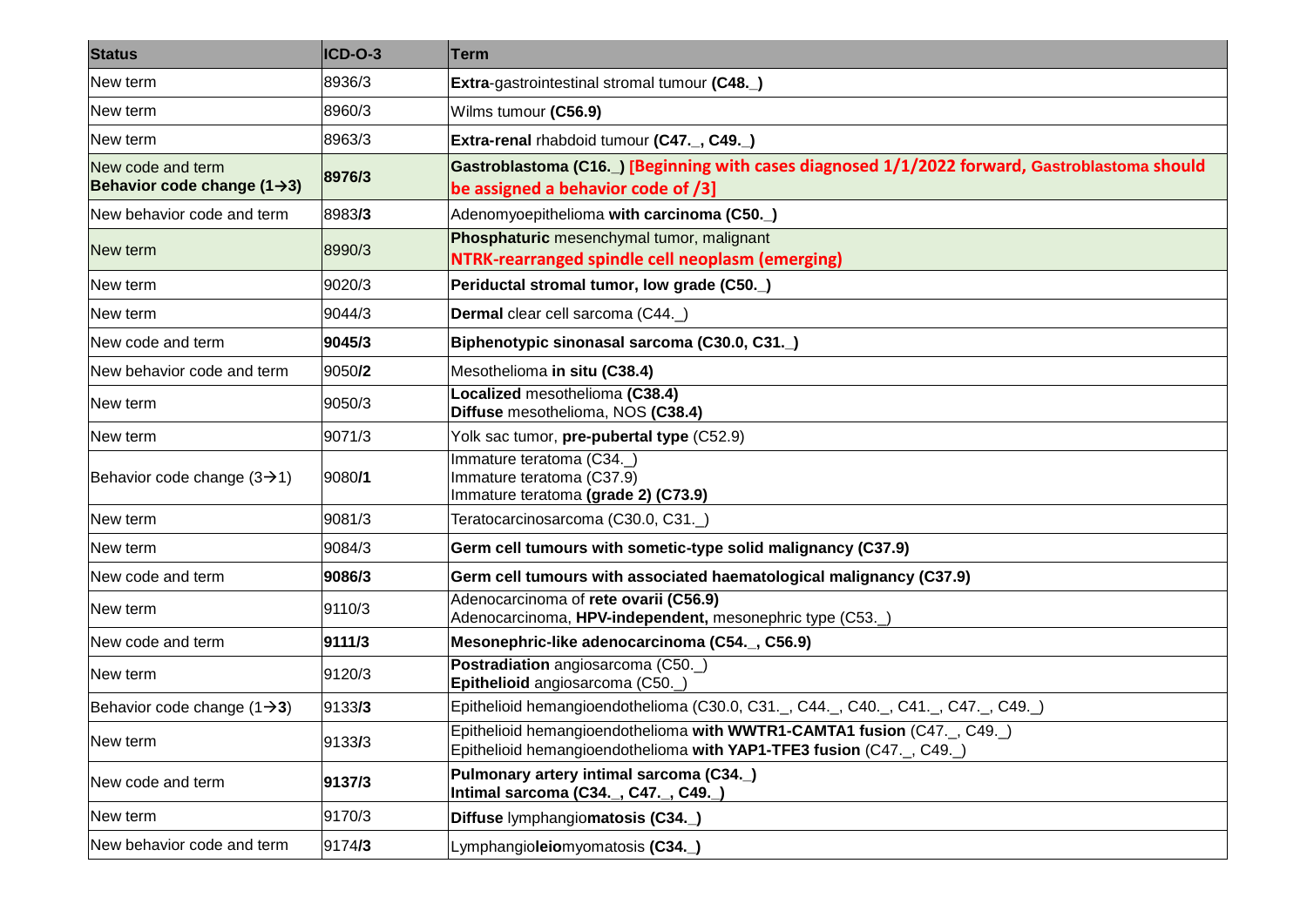| <b>Status</b>                           | ICD-O-3 | <b>Term</b>                                                              |
|-----------------------------------------|---------|--------------------------------------------------------------------------|
| New term                                | 9180/3  | Extraskeletal osteosarcoma (C47., C49.)                                  |
| New term                                | 9184/3  | Secondary osteosarcoma (C40., C41.)                                      |
| New term                                | 9187/3  | Low-grade central / intramedullary osteosarcoma (C40._, C41._)           |
| New term                                | 9220/3  | Chondrosarcoma, grade 2/3 (C12.9, C13., C14., C32., C33.9, C41.0, C41.1) |
| New code and term                       | 9222/1  | Chondrosarcoma, grade 1 (C12.9, C13., C14., C32., C33.9, C41.0, C41.1)   |
| New code and term                       | 9222/3  | Chondrosarcoma, grade 1 (C40., C41.)                                     |
| New term                                | 9231/3  | Extraskeletal myxoid chondrosarcoma (C47., C49.)                         |
| New term                                | 9270/3  | Sclerosing odontogenic carcinoma (C41.0, C41.1)                          |
| New behavior code and term              | 9302/3  | Ghost cell odontogenic carcinoma (C41.0, C41.1)                          |
| New term                                | 9330/3  | Odontogenic sarcomas (C41.0, C41.1)                                      |
| Behavior code change $(1\rightarrow 3)$ | 9341/3  | Clear cell odontogenic tumor (C41.0, C41.1)                              |
| New behavior code and term              | 9341/3  | Clear cell odontogenic carcinoma (C41.0, C41.1)                          |
| New code and term                       | 9366/3  | Round cell sarcoma with EWSR1-non-ETS fusions (C40., C41., C47., C49.)   |
| New code and term                       | 9367/3  | CIC-rearranged sarcoma (C40., C41., C47., C49.)                          |
| New code and term                       | 9368/3  | Sarcoma with BCOR genetic alterations (C40., C41., C47., C49.)           |
| New term                                | 9370/3  | Poorly differentiated chordoma (C40., C41.)                              |
| New code and term                       | 9385/3  | Diffuse midline glioma, H3 K27M-mutant (C71.)                            |
| New behavior code and term              | 9391/1  | Sellar ependymoma (C75.1) [nonreportable]                                |
| New term                                | 9391/3  | Ependymoma, NOS (C57.)                                                   |
| New code and term                       | 9396/3  | Ependymoma, RELA fusion-positive (C71.)                                  |
| New term                                | 9400/3  | Diffuse astrocytoma, IDH-mutant / IDH-wildtype (C71.)                    |
| New term                                | 9401/3  | Anaplastic astrocytoma, IDH-mutant / IDH-wildtype (C71.)                 |
| New term                                | 9424/3  | Anaplastic pleomorphic xanthoastrocytoma (C71.)                          |
| New term                                | 9440/3  | Epithelioid glioblastoma (C71.)                                          |
| New term                                | 9440/3  | Glioblastoma, IDH-wildtype (C71.)                                        |
| New code and term                       | 9445/3  | Glioblastoma, IDH-mutant (C71.)                                          |
| New term                                | 9450/3  | Oligodendroglioma, IDH-mutant and 1p/19q-codeleted (C71.)                |
| New term                                | 9451/3  | Anaplastic oligodendroglioma, IDH-mutant and 1p/19q-codeleted (C71.)     |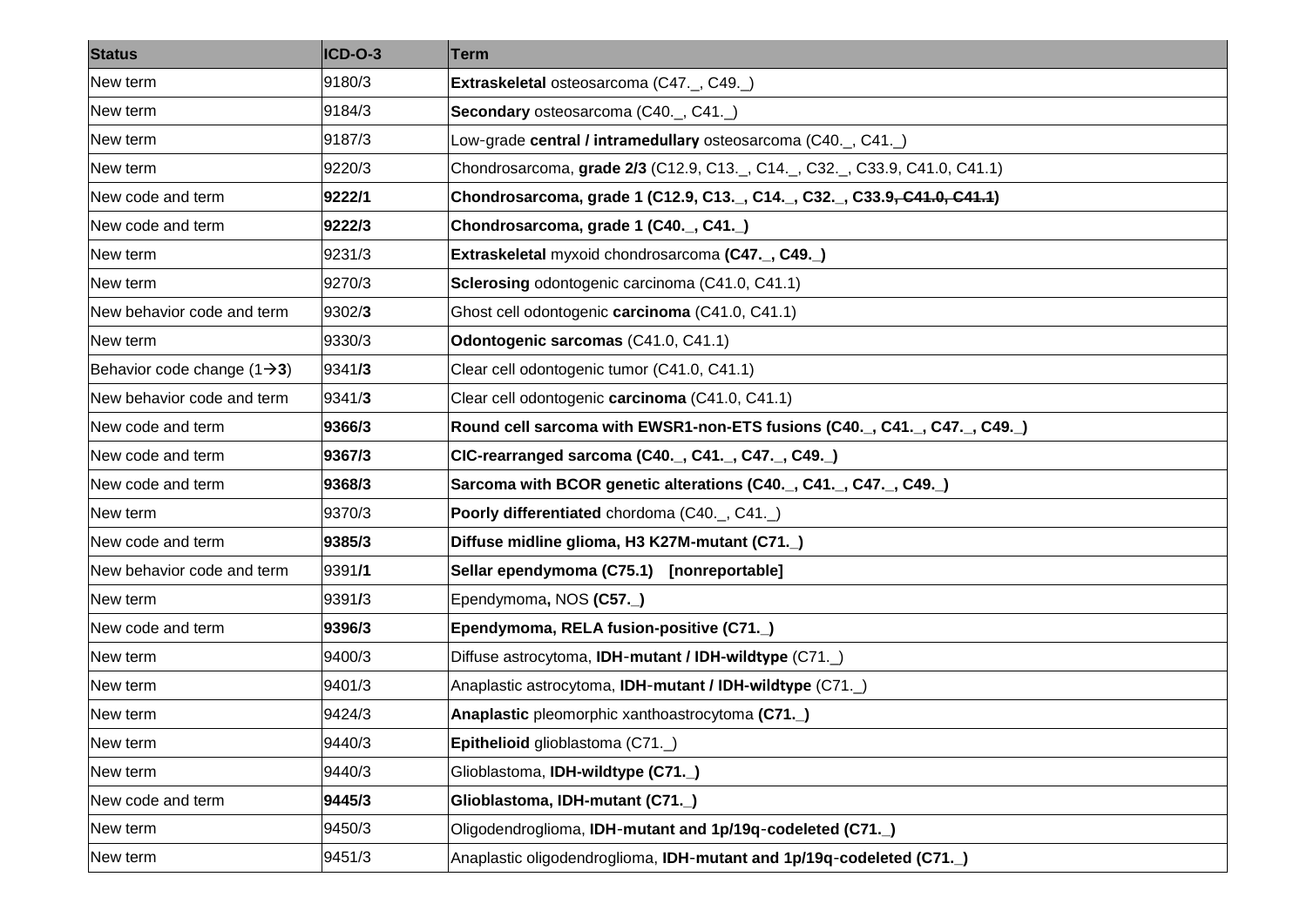| <b>Status</b>              | ICD-O-3 | <b>Term</b>                                                                                                                                                                                |
|----------------------------|---------|--------------------------------------------------------------------------------------------------------------------------------------------------------------------------------------------|
| New term                   | 9470/3  | Medulloblastoma, classic                                                                                                                                                                   |
| New term                   | 9471/3  | Medulloblastoma, SHH-activated and TP53-wildtype (C71.)                                                                                                                                    |
| New term                   | 9473/3  | CNS embryonal tumour, NOS (C71.)                                                                                                                                                           |
| New code and term          | 9475/3  | Medulloblastoma, WNT-activated(C71.)                                                                                                                                                       |
| New code and term          | 9476/3  | Medulloblastoma, SHH-activated and TP53-mutant (C71.)                                                                                                                                      |
| New code and term          | 9477/3  | Medulloblastoma, non-WNT/non-SHH (C71.)<br>Medulloblastoma, group 3 / group 4 (C71._)                                                                                                      |
| New code and term          | 9478/3  | Embryonal tumour with multilayered rosettes, C19MC-altered (C71.)<br>Embryonal tumour with multilayered rosettes, NOS (C71.)                                                               |
| New term                   | 9490/3  | Ganglioneuroblastoma, nodular (C74.1)                                                                                                                                                      |
| New term                   | 9490/3  | Ganglioneuroblastoma, intermixed (C74.1)                                                                                                                                                   |
| New term                   | 9508/3  | CNS embryonal tumour with rhabdoid features (C71.)                                                                                                                                         |
| New term                   | 9540/3  | MPNST with perineurial differentiation (C72.)                                                                                                                                              |
| New code and term          | 9542/3  | Epithelioid malignant peripheral nerve sheath tumour (C44., C47., C49.)                                                                                                                    |
| New behavior code and term | 9591/1  | Monoclonal B-cell lymphocytosis, non-CLL-type                                                                                                                                              |
| New behavior code and term | 9673/1  | In situ mantle cell neoplasia                                                                                                                                                              |
| New term                   | 9673/3  | <b>Conventional mantle cell lymphoma</b><br>Leukaemic non-nodal mantle cell lymphoma                                                                                                       |
| New behavior code and term | 9680/1  | EBV-positive mucocutaneous ulcer                                                                                                                                                           |
| New term                   | 9680/3  | Diffuse large B-cell lymphoma (DLBCL), Germinal centre B-cell subtype                                                                                                                      |
| New term                   | 9680/3  | Diffuse large B-cell lymphoma (DLBCL), Activated B-cell subtype                                                                                                                            |
| New term                   | 9680/3  | Fibrin-associated diffuse large B-cell lymphoma                                                                                                                                            |
| New term                   | 9680/3  | High-grade B-cell lymphoma with MYC and BCL2 and/or BCL6 rearrangements                                                                                                                    |
| New term                   | 9680/3  | High-grade B-cell lymphoma, NOS                                                                                                                                                            |
| New term                   | 9680/3  | Vitreoretinal lymphoma (C69.2)                                                                                                                                                             |
| New term                   | 9687/3  | Burkitt-like lymphoma with 11q aberration<br>Acute leukaemia, Burkitt type<br><b>Endemic Burkitt lymphoma</b><br>Sporadic Burkitt lymphoma<br>Immunodeficiency-associated Burkitt lymphoma |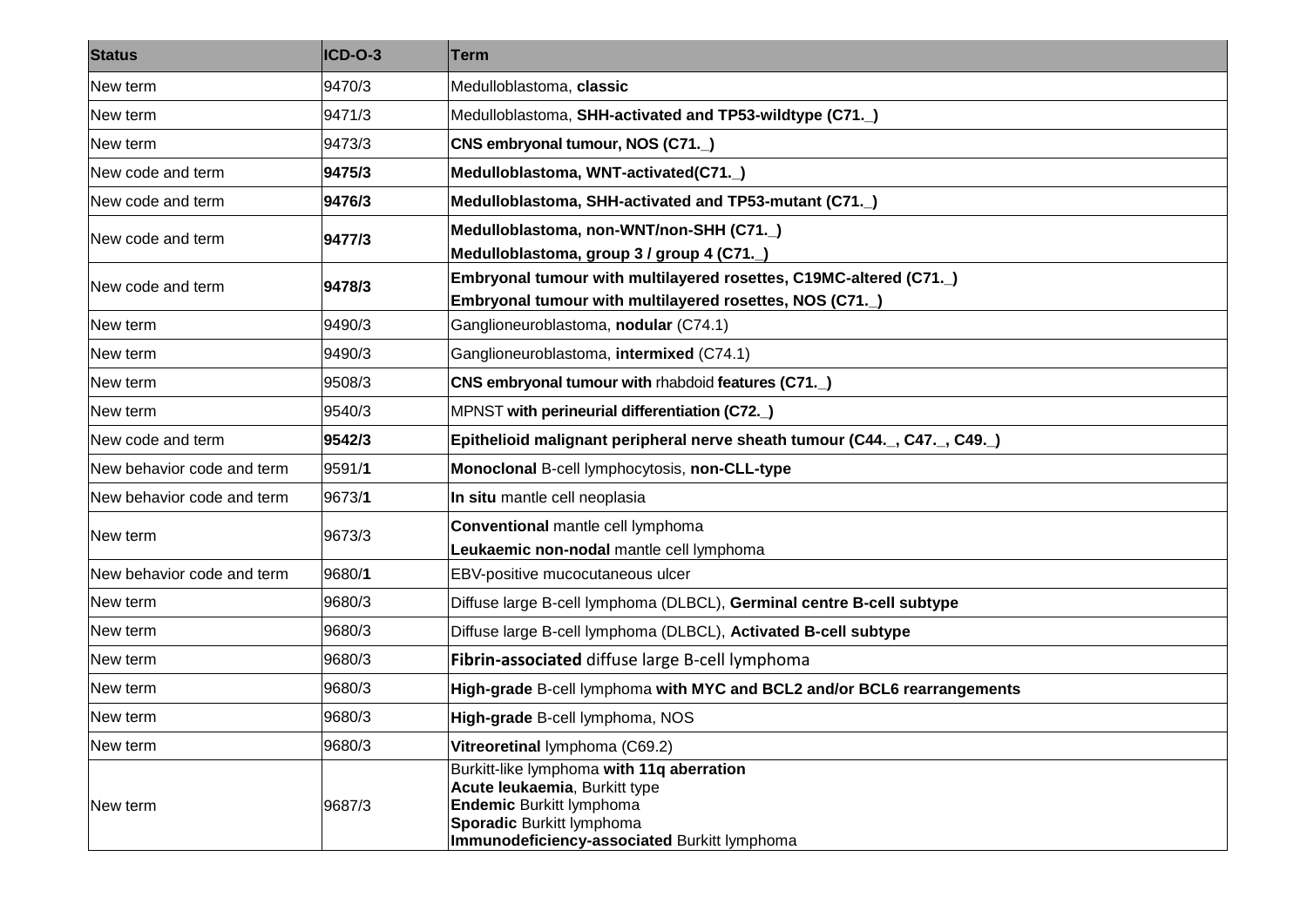| <b>Status</b>                            | ICD-O-3 | Term                                                                                   |
|------------------------------------------|---------|----------------------------------------------------------------------------------------|
| New term                                 | 9690/3  | Testicular follicular lymphoma                                                         |
|                                          |         | Paediatric-type follicular lymphoma                                                    |
| New behavior code and term               | 9695/1  | In situ follicular neoplasia                                                           |
| New term                                 | 9695/3  | Duodenal-type follicular lymphoma                                                      |
| New term                                 | 9698/3  | Large B-cell lymphoma with IRF4 rearrangement                                          |
| New term                                 | 9699/3  | Primary choroidal lymphoma (C69.3)                                                     |
| New behavior code and term               | 9702/1  | Indolent T-cell lymphoproliferative disorder of the gastrointestinal tract             |
|                                          | 9702/3  | Follicular T-cell lymphoma                                                             |
| New term                                 |         | Nodal peripheral T-cell lymphoma with T follicular helper phenotype                    |
| Behavior code change $(3 \rightarrow 1)$ | 9709/1  | Primary cutaneous CD4-positive small/medium T-cell lymphoproliferative disorder        |
| New term                                 | 9709/3  | Primary cutaneous acral CD8-positive T-cell lymphoma                                   |
| New code and term                        | 9715/3  | Anapistic large cell lymphoma, ALK-negative [originally 9702/3]                        |
|                                          |         | Breast implant-associated anaplastic large cell lymphoma                               |
| New term                                 | 9717/3  | Monomorphic epitheliotropic intestinal T-cell lymphoma                                 |
| Behavior code change $(3\rightarrow 1)$  | 9718/1  | Lymphomatoid papulosis (C44.)                                                          |
| Behavior code change $(3 \rightarrow 1)$ | 9725/1  | Hydroa vacciniforme-like lymphoproliferative disorder                                  |
| New behavior code and term               | 9738/1  | HHV8-positive germinotropic lymphoproliferative disorder                               |
| New code and term                        | 9749/3  | Erdheim-Chester disease                                                                |
| Behavior code change $(3 \rightarrow 1)$ | 9751/1  | Langerhans cell histiocytosis, NOS                                                     |
|                                          |         | Langerhans cell histiocytosis, monostotic<br>Langerhans cell histiocytosis, polystotic |
| New behavior code and term               | 9761/1  | IgM monoclonal gammopathy of undetermined significance                                 |
| New term                                 | 9765/1  | Non-IgM monoclonal gammopathy of undetermined significance                             |
|                                          |         |                                                                                        |
| New term                                 | 9766/1  | Lymphomatoid granulomatosis, grade 1, 2                                                |
| New behavior code and term               | 9766/3  | Lymphomatoid granulomatosis, grade 3                                                   |
| New term                                 | 9769/1  | Light chain and heavy chain deposition diseases                                        |
|                                          |         | Monoclonal immunoglobulin deposition diseases                                          |
| New term                                 | 9807/3  | Mixed-phenotype acute leukaemia with $t(v; 11q23.3)$ ; KMT2A-rearranged                |
| New term                                 | 9811/3  | B-lymphoblastic leukaemia/lymphoma with iAMP21                                         |